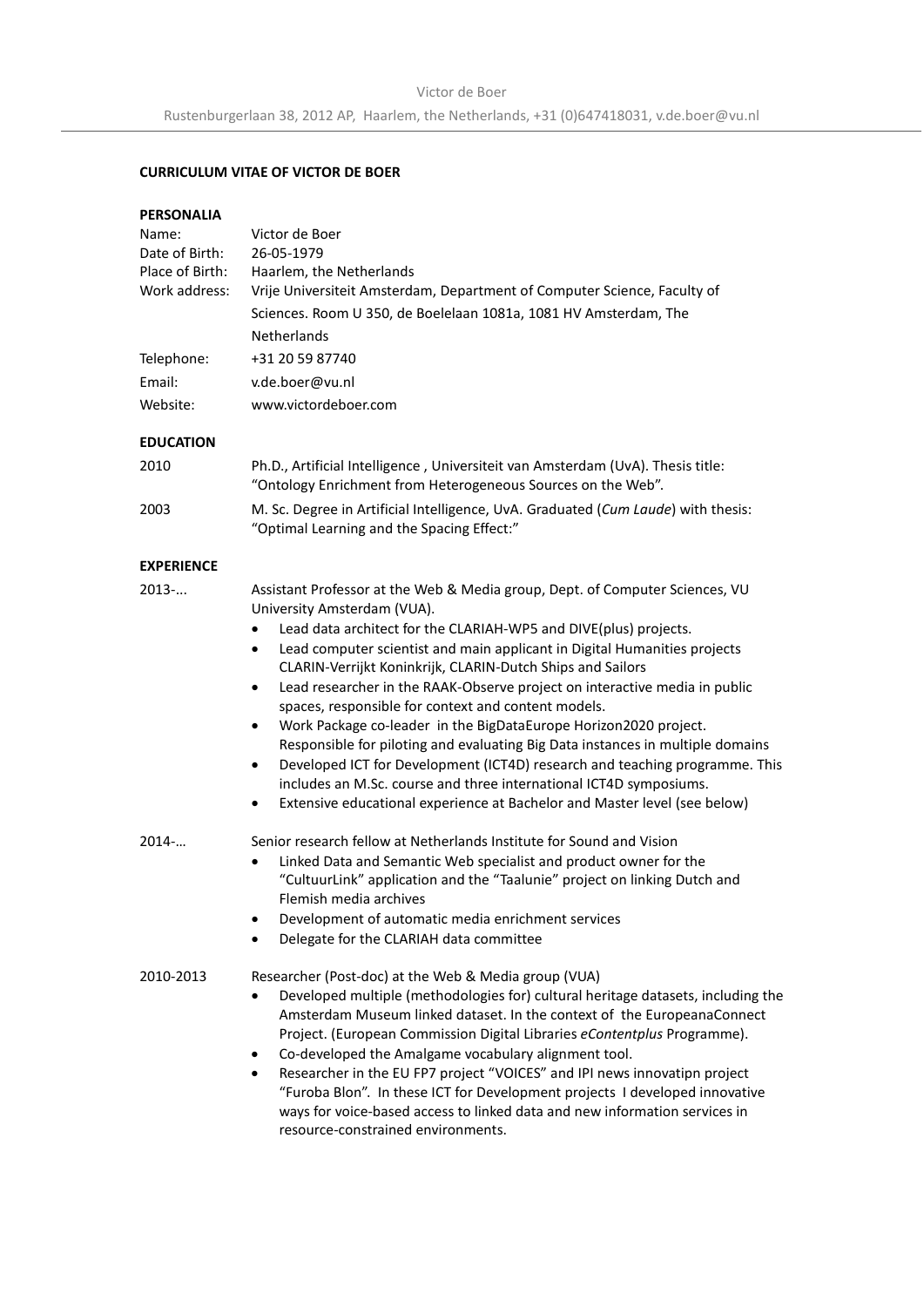|           | Co-founder of the "WorldWideSemanticWeb" initiative, organizer of three<br>$\bullet$<br>"Downscale" workshops and "Linked Data for Development" tutorials at<br>international conferences.                                                                    |
|-----------|---------------------------------------------------------------------------------------------------------------------------------------------------------------------------------------------------------------------------------------------------------------|
| 2008-2010 | Post-doc at the Human-Computer Studies Lab, Informatics Institute, UvA<br>Developed semi-automatic methods for website analysis in the IOP MMI Project<br>$\bullet$<br>"Adaptive generation of workflow models for human-computer interaction"<br>(SiteGuide) |

# 2004-2008 Ph.D-student (AiO) at the Human-Computer Studies Lab, Informatics Institute, UvA • Investigated and developed algorithms for information extraction and automatic ontology enrichment from web documents. This was done in the context of the MultimediaN E-Culture project.

#### **CONTRACTS AND GRANTS ACQUIRED**

| 2015 | Nuffic Tailor Made Training grant "AOPP Mali"                                                                                          |
|------|----------------------------------------------------------------------------------------------------------------------------------------|
| 2014 | Netherlands eScience Center (NLeSC) eScience Call Enabling Technologies for<br>eHumanities: "Visualising uncertainty and perspectives" |
| 2014 | Data Science Research Center grant "Quantifying Historical Perspectives on WWII"                                                       |
| 2014 | Network Institute research assistant grant "Knowledge Sharing for the Rural Poor"                                                      |
| 2014 | NWO-KIEM grant for "Inclusive Insight"                                                                                                 |
| 2014 | Data Archiving and Networked Services "Small Data Project" grant for "DMD -<br>Diepere Maritieme Data"                                 |
| 2013 | NUFFIC Tailor Made Training grant "Voice based services for rural development"                                                         |
| 2013 | <b>CLARIN-DSS project: Dutch Ships and Sailors</b>                                                                                     |
| 2013 | CLARIN-SHEBANQ: System for HEBrew Text: ANnotations for Queries and Markup                                                             |
| 2012 | CLARIN-VK project: Verrijkt Koninkrijk                                                                                                 |
|      |                                                                                                                                        |

2012 IDS-grant: LinkedIDS

#### **AWARDS AND HONORS**

| 2014 | Semantic Web Challenge 2014 3 <sup>rd</sup> prize winner with submission: "DIVE into the |
|------|------------------------------------------------------------------------------------------|
|      | Event-Based Browsing of Linked Historical Media"                                         |

- 2012 Best Poster Award Extended Semantic Web Conference 2012 for the submission 'Bringing the Web of Data to Developing Countries: Linked Market Data in the Sahel'
- 2011 Co-author of both 1st and 3rd prize-winning papers in Most Outrageous Ideas track at the 10th International Semantic Web Conference (ISWC 2011)
- 2009 Science Park Amsterdam idea contest 2009:  $1<sup>st</sup>$  prize for the PLAY'D interactive children's mat
- 2006 Semantic Web Challenge 2006  $1<sup>st</sup>$  Prize for the MultimediaN E-culture demonstrator
- 2004 KION 2004 award for best Dutch AI Master's thesis

#### **PROGRAM AND ORGANIZING COMMITTEES**

2012-… Program Committee member for various journals and international conferences and workshops: Semantic Web Journal (IOS), SEMANTICS, IUI, ISWC, ESWC, EKAW, IJSWIS, ACM Multimedia, Workshop on Ontology Design Patterns, Biographies in a Digital World, Workshop on Future Television, IFIP Working Conference on Value-driven Social Semantics and Collective Intelligence, Multimedia Modeling MMM 2012, World Wide Web conference 2012 2014 Tutorial "Knowledge Sharing for Development" at EKAW 2014 Organizing Committee Member 2014 Ontology and Data Patterns Workshop 2014 (WOP2014) Organizing Committee Member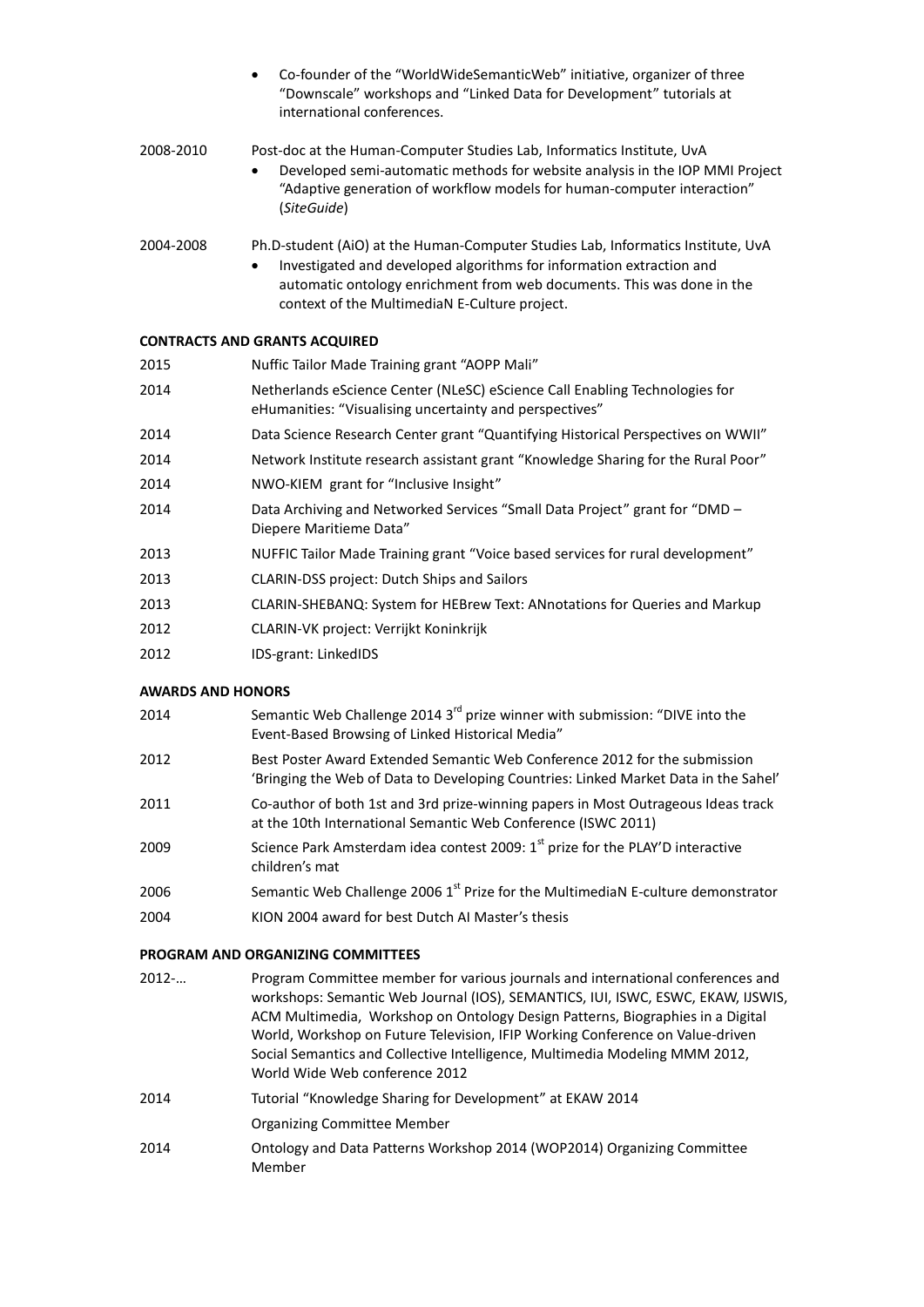| 2013      | Linked Data 4 Development tutorial at World Social Science Forum (WSSF 2013)<br>Montreal, Canada. Co-organizer and lecturer |
|-----------|-----------------------------------------------------------------------------------------------------------------------------|
| 2012-2016 | "Downscale" Workshop series on Downscaling the Semantic Web. Organizing<br>Committee and PC member                          |
| 2005      | International Workshop on internationalization of Products and Services IWIPS 2005.<br>Local committee member               |

#### **SELECTED INVITED TALKS**

| 2015 | Invited talk: "Linked Data for Digital History" at Workshop El Almacén de la Historia.<br>Repositorio de Historiografía Española, Madrid, Spain    |
|------|----------------------------------------------------------------------------------------------------------------------------------------------------|
| 2015 | Keynote: "Linked Data for Digital History": First International Workshop on Semantic<br>Web for Scientific Heritage (SWSH2015). Portoroz, Slovenia |
| 2013 | Keynote: "Linked Data for Cultural Heritage and Digital History". 7 <sup>th</sup> Chinese<br>Semantic Web Conference (CSWS 2013) Shanghai, China   |
| 2012 | Invited talk: "Linked Open Cultuur Data". OpenCultuurData master class.                                                                            |
| 2012 | Invited talk: "Linked Open Data" Workshop 'Dobberende informatie: van<br>zeevarenden naar databases'                                               |
| 2011 | Invited talk: "Amsterdam Museum as five-star Linked Data". Workshop Digital<br>Strategies for Heritage DISH 2011                                   |
| 2011 | Invited talk: "Amsterdam Museum as EDM Linked Open Data" Workshop Dutch<br>Culture Link DCL 2011                                                   |

#### **PUBLICATIONS**

## **Edited Volumes**

• Victor de Boer, Aldo Gangemi, Krzysztof Janowicz, Agnieszka Lawrynowicz (eds.) Proceedings of the 5th Workshop on Ontology and Semantic Web Patterns (WOP2014) co-located with the 13th International Semantic Web Conference (ISWC 2014) Riva del Garda, Italy, October 19, 2014. CEUR proceedings (ISSN: 1613-0073) Vol-1302,. urn:nbn:de:0074-1302-6 http://ceur-ws.org/Vol-1302/

#### **Journal Articles**

- Victor de Boer, Roeland Ordelman, Josefien Schuurman. Evaluating Unsupervised Thesaurus-based Labeling of Audiovisual Content in an Archive Production Environment. *To appear* in International Journal of Digital Libraries
- Liliana Melgar Estrada, Michiel Hildebrand, Victor de Boer, Jacco van Ossenbruggen (2016). Time-based tags for fiction movies: Comparing experts to novices using a video labeling game. *To appear* in Journal of the Association for Information Science and Technology
- Victor de Boer, Johan Oomen, Oana Inel, Lora Aroyo, Elco van Staveren, Werner Helmich, Dennis de Beurs (2015). DIVE into the Event-Based Browsing of Linked Historical Media. Journal of Web Semantics , 35 (3), 152-158
- Victor de Boer, Matthias van Rossum, Jurjen Leinenga and Rik Hoekstra (2015). The Dutch Ships and Sailors Project. DHCommons Journal 1
- Karel S. Brandt, Victor de Boer (2015). Linked Data for the International Aid Transparency Initiative. . Journal on Data Semantics Jan 2015 (p 1-25). ISSN 1861-2032 Springer Berlin Heidelberg 2015
- Victor de Boer, Nana Baah Gyan, Anna Bon, Wendelien Tuyp, Chris van Aart, Hans Akkermans. A Dialogue with Linked Data - Voice-Based Access to Market Data in the Sahel, Semantic Web Journal 6 (2015) 23-33, DOI 10.3233/SW-130132
- Christophe Gueret, Victor de Boer, Stefan Schlobach (2014). Let's "Downscale" Linked Data. IEEE Internet Computing. 01/2014; 18(2):70-73. DOI:10.1109/MIC.2014.29 2014
- Victor de Boer, Jan Wielemaker, Judith van Gent, Marijke Oosterbroek, Michiel Hildebrand, Antoine Isaac, Jacco van Ossenbruggen, Guus Schreiber. Amsterdam Museum Linked Open Data. Semantic Web (2012): Special Call for Linked Dataset descriptions. ISSN 1570-0844 (Print) 2210-4968 (Online) Volume 4, Number 3. IOS Press.
- Victor de Boer, Maarten W. van Someren and Bob J. Wielinga (2010). Extracting Historical Time Periods from the Web. Journal of the American Society for Information Science and Technology (JASIST). 2010 DOI 10.1002/asi.21378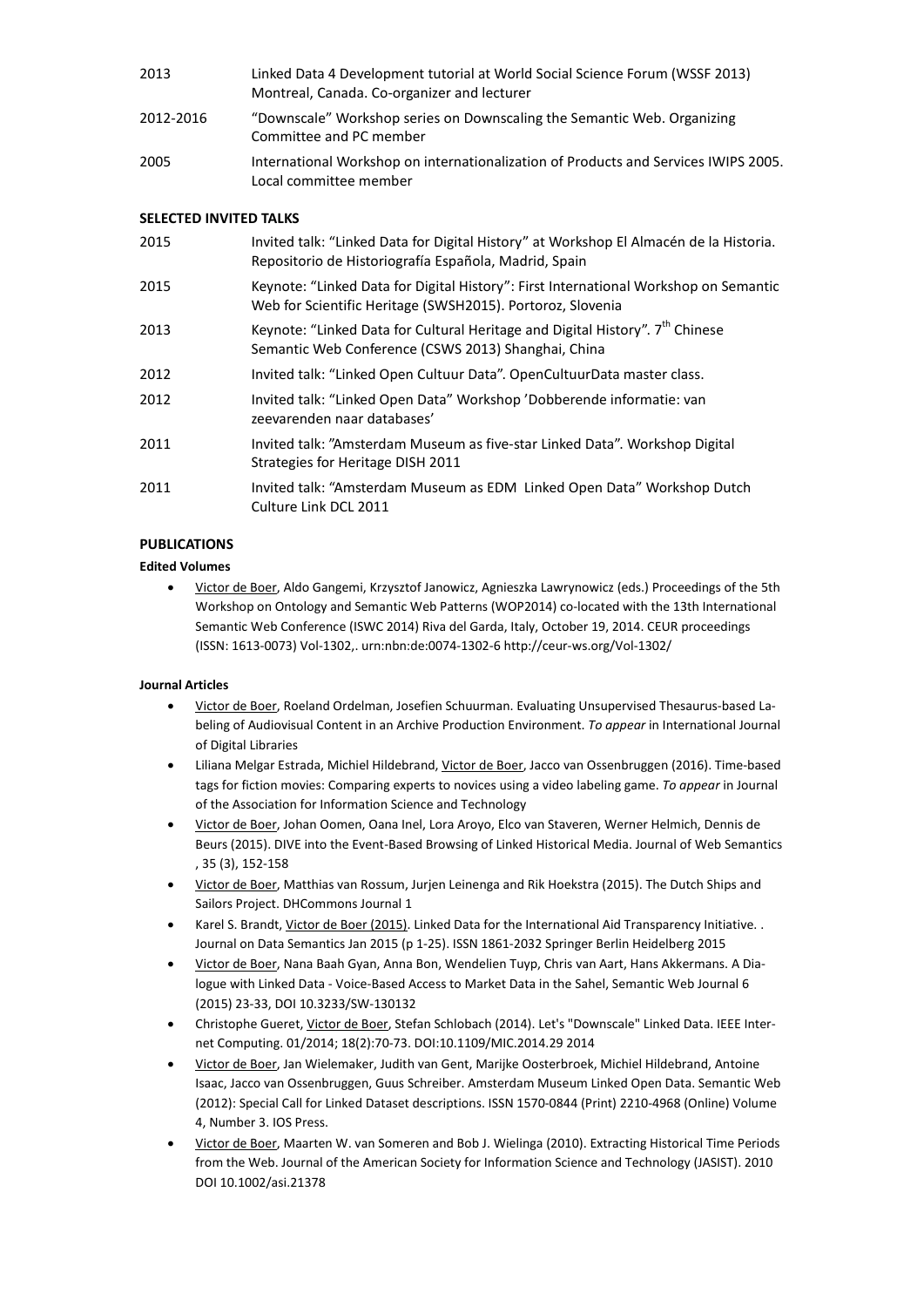- Schreiber, A.T., Amin, A., Aroyo, L., Assem, M. van, Boer, V. de, Hardman, L., Hildebrand, M., Omelayenko, B., Ossenbruggen, J. van, Tordai, A., Wielemaker, J. & Wielinga, B.J. (2008). Semantic annotation and search of cultural-heritage collections: The Multimedian demonstrator. Journal of Web Semantics, 6(4), 243-249.
- Victor de Boer, Maarten W. van Someren, and Bob J. Wielinga (2007). A Redundancy-Based Method for the Extraction of Relation Instances from the Web. International Journal of Human-Computer Studies, 65(9), 816-831.

#### **Conference and Workshop Proceedings**

- Victor de Boer, Roeland Ordelman and Josefien Schuurman. Practice-oriented Evaluation of Unsupervised Labeling of Audiovisual Content in an Archive Production Environment. Proceedings of 19th International Conference on Theory and Practice of Digital Libraries, 14-18 sept. Poznan, Poland
- Daan Odijk, Cristina Gârbacea, Thomas Schoegje, Laura Hollink, Victor de Boer, Kees Ribbens and Jacco van Ossenbruggen. Supporting Exploration of Historical Perspectives across Collections. Proceedings of 19th International Conference on Theory and Practice of Digital Libraries, 14-18 sept. Poznan, Poland
- Stefan Schlobach, Victor de Boer, Christophe Guéret, Stéphane Boyera, Philippe Cudré-Mauroux. From Knowledge Engineering for Development to Development Informatics. EKAW (Satellite Events) 2014: 18-29
- Victor de Boer, Johan Oomen, Oana Inel, Lora Aroyo, Elco van Staveren, Werner Helmich and Dennis de Beurs. DIVE into the Event-Based Browsing of Linked Historical Media. Semantic Web Challenge, Proceedings of the 13th International Semantic Web Conference (ISWC'14). Riva del Garda, Italy. *3rd Place winner*
- Andrea Bravo Balado, Victor de Boer and Guus Schreiber. Linking historical ship records to a newspaper archive. Accepted for publication in Proceedings of HistoInformatics2014 - the 2nd International Workshop on Computational History November 10th Barcelona, Spain
- Victor de Boer, Jur Leinenga, Matthias van Rossum and Rik Hoekstra. Dutch Ships and Sailors Linked Data Cloud. In Proceedings of the International Semantic Web Conference (ISWC 2014), 19-23 October, Riva del Garda, Italy, 2014
- Niels Ockeloen, Antske Fokkens, Serge ter Braake, Piek Vossen, Victor de Boer, Guus Schreiber, and Susan Legene. BiographyNet: Managing Provenance at multiple levels and from different perspectives. 3rd International Workshop on Linked Science 2013—Supporting Reproducibility, Scientific Investigations and Experiments (LISC2013)
- Francis Dittoh, Chris van Aart, Victor de Boer. Voice-Based Marketing for Agricultural Products: A Case Study in Rural Northern Ghana. In: Sixth International Conference on Information and Communication Technologies and Development (ICTD2013) December 7 - 10 2013, Cape Town, South Africa
- Niels Ockeloen, Victor de Boer and Lora Aroyo. LDtogo: A Data Querying and Mapping Framework for Linked Data Applications. Demonstration track at ESWC 2013, Montpellier, France.
- Victor de Boer, Johan van Doornik, Lars Buitinck, Maarten Marx, Tim Veken, Kees Ribbens. Linking the Kingdom: Enriched Access To A Historiographical Text. Proceedings of KCAP 2013, Banff, Canada, 23-26 June 2013
- Nana Baah Gyan, Victor de Boer, Anna Bon, Chris van Aart, Stephane Boyera, Hans Akkermans, Mary Allen, Aman Grewal, Max Froumentin. Voice-based Web access in rural Africa. Proceedings of ACM Web Science 2013, Paris, France, May 2-4, 2013.
- Fabian Eikelboom, Paul Groth, Victor de Boer and Laura Hollink. A comparison between online and offline prayer. Proceedings of ACM Web Science 2013, Paris, France, May 2-4, 2013
- Anna Bon, Victor de Boer, Nana Baah Gyan, Chris van Aart, Pieter De Leenheer, Wendelien Tuyp, Stephane Boyera, Max Froumentin, Aman Grewal, Mary Allen, Amadou Tangara, Hans Akkermans. Use Case and Requirements Analysis in a Remote Rural Context in Mali. Proceedings of the 9th International Working Conference on Requirements Engineering: Foundation for Software Quality (REFSQ 2013), Essen, Germany April 8-11, 2013
- Victor de Boer, Michiel Hildebrand, Lora Aroyo, Pieter De Leenheer, Chris Dijkshoorn, Binyam Tesfa and Guus Schreiber. Nichesourcing: Harnessing the Power of Crowds of Experts. In ten Teije, Annette and Völker, Johanna and Handschuh, Siegfried and Stuckenschmidt, Heiner and d'Acquin, Mathieu and Nikolov, Andriy and Aussenac-Gilles, Nathalie and Hernandez, Nathalie (eds.) "Knowledge Engineering and Knowledge Management". Proceedings of the 18th International Conference on Knowledge Engineering and Knowledge Management, EKAW 2012. 8 - 12 October 2012, Galway City, Ireland. LNCS 7603, Springer Berlin Heidelberg, p. 16-20.doi:10.1007/978-3-642-33876-2\_3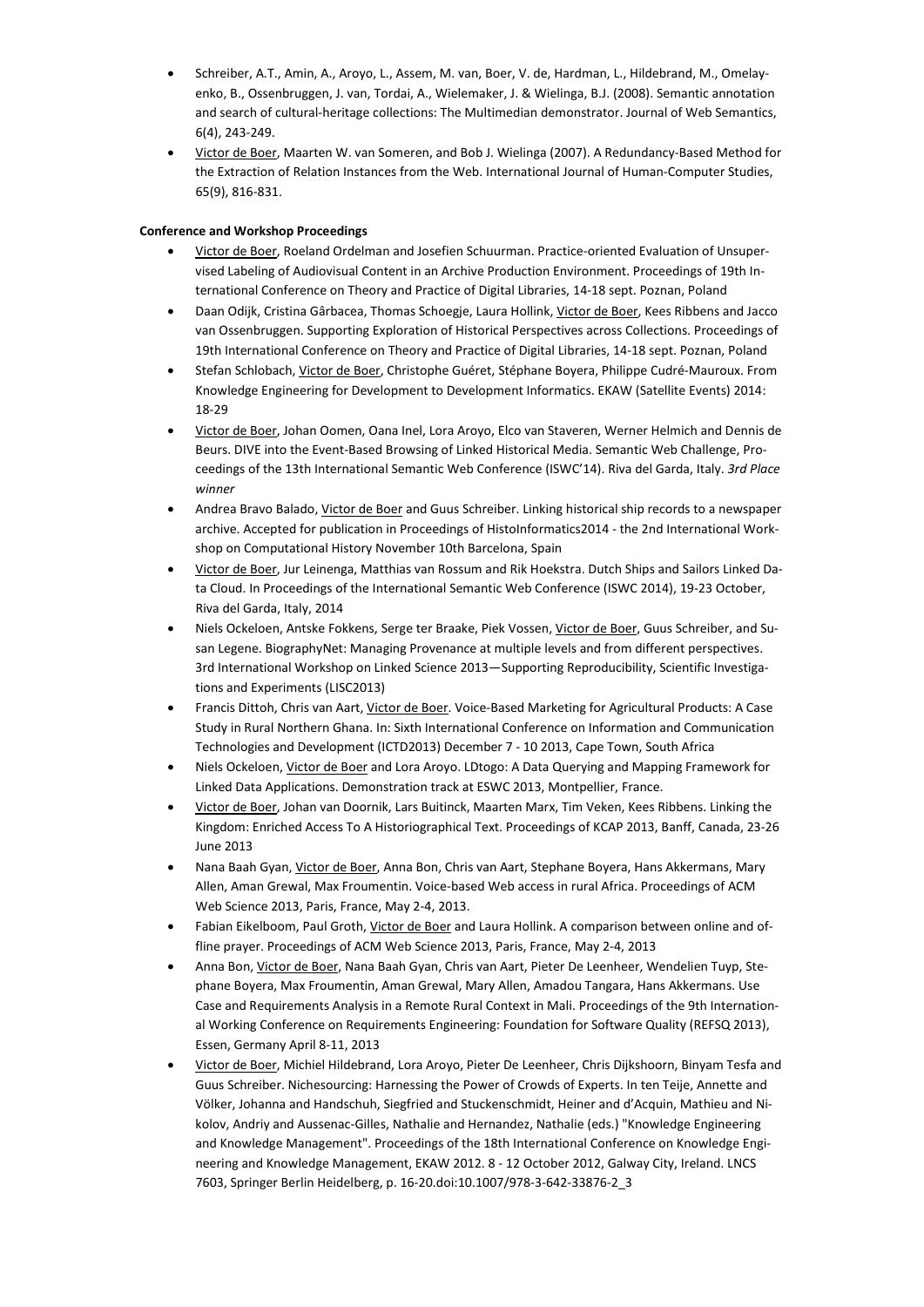- Victor de Boer, Nana Baah Gyan, Pieter De Leenheer, Anna Bon, Chris van Aart, Christophe Guéret, Wendelien Tuyp, Stephane Boyera, Mary Allen and Hans Akkermans. Bringing the Web of Data to Developing Countries: Linked Market Data in the Sahel. Poster ESWC 2012, Heraklion, Greece, 27 - 31 May 2012. Winner of the ESWC 2012 Best Poster Award
- Victor de Boer, Nana Baah Gyan, Anna Bon, Pieter De Leenheer, Chris van Aart and Hans Akkermans. Voice-based Access to Linked Market Data in the Sahel. In: Proceedings of the 1st International Workshop on Downscaling the Semantic Web (DownScale-2012), Heraklion, Greece, May 28, 2012. Edited by: Christophe Guéret, Stefan Schlobach, Florent Pigout. ceur-ws.org/Vol-844/
- Anna Bon, Victor de Boer, Pieter De Leenheer, Chris Van Aart, Nana Gyan and Hans Akkermans. The Web of Radios - Introducing African Community Radio as an interface to the Web of Data. In: Proceedings of the 1st International Workshop on Downscaling the Semantic Web (DownScale-2012), Heraklion, Greece, May 28, 2012. Edited by: Christophe Guéret, Stefan Schlobach, Florent Pigout. ceurws.org/Vol-844/
- Victor de Boer, Jan Wielemaker, Judith van Gent, Michiel Hildebrand, Antoine Isaac, Jacco van Ossenbruggen, Guus Schreiber. Supporting Linked Data Production for Cultural Heritage institutes: The Amsterdam Museum Case Study. In: Proceedings of the 9th Extended Semantic Web Conference (ESWC 2012) Heraklion, Greece. May 27 – 31.
- Victor de Boer, Pieter De Leenheer, Anna Bon, Nana Baah Gyan, Chris van Aart, Christophe Guèret, Wendelien Tuyp, Stephane Boyera, Mary Allen, Hans Akkermans, RadioMarché: Distributed Voice- and Web-interfaced Market Information Systems under Rural Conditions. In: Proceedings of 24th International Conference on Advanced Information Systems Engineering, CAiSE'2012, Gdansk, Poland, 25 – 29 June 2012.
- Christophe Guéret, Stefan Schlobach, Victor de Boer, Anna Bon and Hans Akkermans (2011). Is data sharing the privilege of a few? Bringing Linked Data to those without the Web. Voted as Most Outrageous Idea at the 10th International Semantic Web Conference (ISWC 2011)
- Chris van Aart, Anna Bon, Hans Akkermans, Victor de Boer, Stephane Boyera, Wendelien Tuyp , Nana Gyan. The Web of Voices: how to connect 4.5 billion internet-less people to the Web. Voted as Thirdmost Outrageous Idea at the 10th International Semantic Web Conference (ISWC 2011)
- Steffen Hennicke, Victor de Boer, Antoine Isaac, Marlies Olensky and Jan Wielemaker. Conversion of EAD into EDM Linked Data. Proceedings of the First International Workshop on Semantic Digital Archives (SDA 2011), TPDL conference 29-9-2011 Berlin, Germany.
- Jacco van Ossenbruggen, Michiel Hildebrand, Victor de Boer. Interactive vocabulary alignment. Proceedings of the 15th international conference on Theory and practice of digital libraries: research and advanced technology for digital libraries. TPDL 2011, Berlin, Germany
- Victor de Boer, Maarten W. van Someren, and Tiberiu Lupascu. Web Page Classification Using Image Analysis Features. J. Filipe and J. Cordeiro (Eds.): WEBIST 2010, LNBIP 75, pp. 272--285. Springer, Heidelberg (2011)
- Steffen Hennicke, Marlies Olensky, Victor de Boer, Antoine Isaac, Jan Wielemaker. A data model for cross-domain data representation: The "Europeana Data Model" in the case of archival and museum data. Proceedings of the 12th International Symposium on Information Science, (ISI 2011). Hildesheim, Germany, March 9-11 2011.
- Victor de Boer, M. W. van Someren, B. J. Wielinga and A. A. Anjewierden. Exploiting Redundancy for Pattern-based Relation Instantiation using tOKo. Knowledge Engineering and Knowledge Management by the Masses (EKAW 2010). 11th October-15th October 2010 - Lisbon, Portugal.
- Victor de Boer, M.W. van Someren and T. Lupascu. Classifying Web Pages with Visual Features. Proceedings of the 6th International Conference on Web Information Systems (WEBIST 2010), Valencia, Spain.
- Victor de Boer, V. Hollink and M.W. van Someren. Automatic Web Site Authoring with SiteGuide. Proceedings of the 21st Belgian-Netherlands Conference on Artificial Intelligence, Eindhoven, the Netherlands, 2009.
- V. Hollink, M. van Someren and Victor de Boer(2009) SiteGuide: an Example-based Approach to Web Site Development Assistance. In: Proceedings of the Fifth International Conference on Web Information Systems and Technologies, (p. 143-150) Lisboa, Portugal (2009) INSTICC Press, ISBN 978-989-8111-81-4
- V. Hollink, Victor de Boer, M.W. van Someren. SiteGuide: A Tool for Web Site Authoring Support. To appear in: J. Cordeiro and J. Filipe (eds.): WEBIST 2009 Revised Best Papers, Lecture Notes in Business Information Processing, Springer, 2009.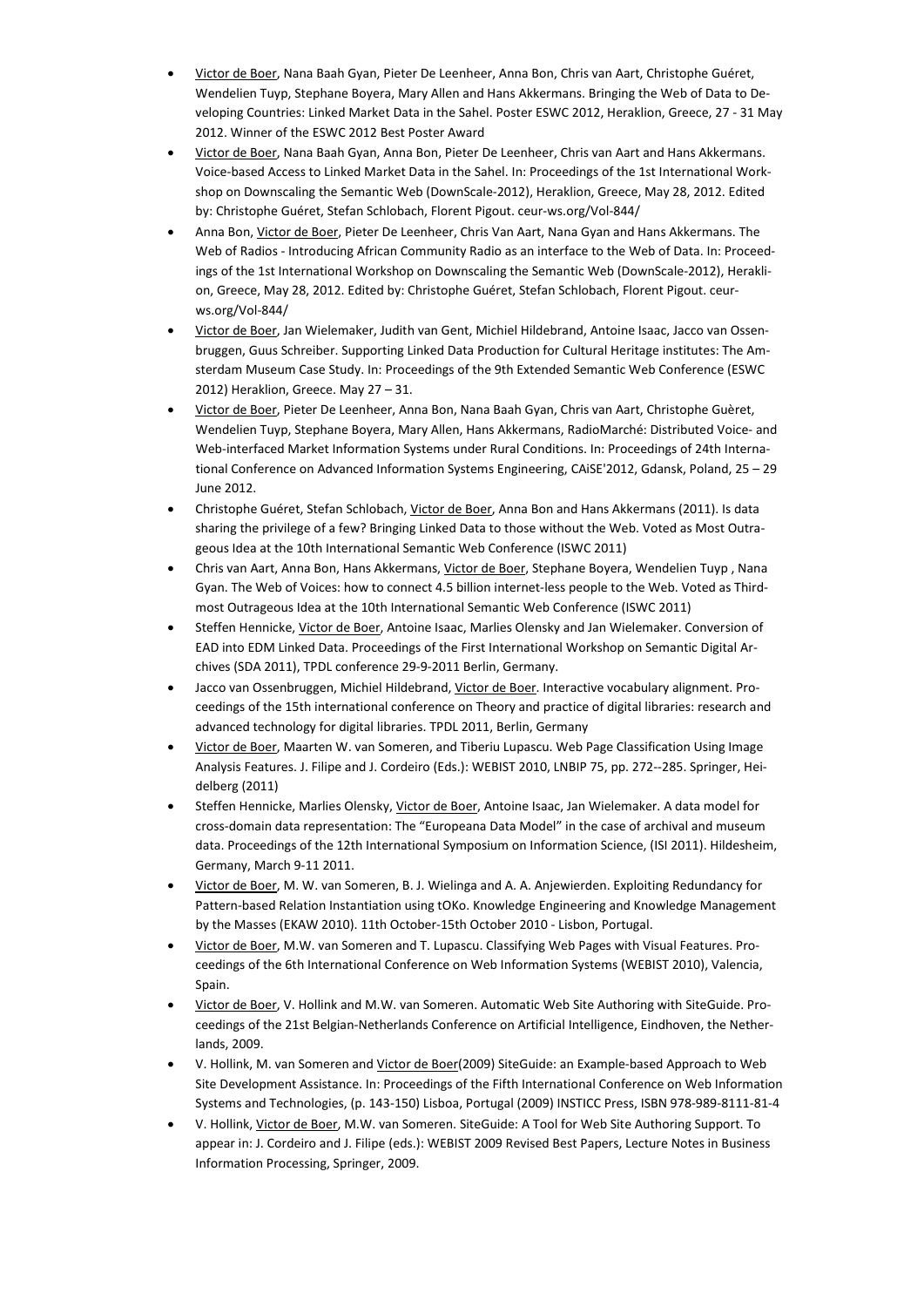- V. Hollink, M.W. van Someren and V. de Boer(2009). Clustering objects from multiple collections. KI 2009: Advances in Artificial Intelligence. 32nd Annual German Conference on AI (KI 2009), Paderborn, Germany, September 15-18, 2009 Lecture Notes in Artificial Intelligence , Vol. 5803
- Victor de Boer, V. Hollink and M.W. van Someren (2009). Automatic Web Site Authoring with SiteGuide. Recent Advances in Intelligent Information Systems: Proceedings of the IIS 2009 conference held in Krakow, Poland, June 15-18, 2009.
- Hollink, V., Someren, M. van & Victor de Boer (2008). Capturing the needs of amateur web designers by means of examples. In J. Baumeister & M. Atzmüller (Eds.), LWA 2008: Workshop-Woche: Lernen, Wissen & Adaptivität: Würzburg, 6.-8. Oktober 2008 (pp. 26-31). Würzburg: University of Würzburg, Department of Computer Science.
- Ossenbruggen, J., Amin, A., Hardman, L., Hildebrand, M., Assem, M. van, Omelayenko, B., Schreiber, G., Tordai, A., Victor de Boer, Wielinga, B.J., Wielemaker, J., Niet, M. de, Taekema, J., Orsouw, M. van & Teesing, A. (2007). Searching and Annotating Virtual Heritage Collections with Semantic-Web Techniques. In J. Trant & D. Bearman (Eds.), Proceedings of Museums and the Web 2007. San Francisco and California: Archives & Museum Informatics.
- Schreiber, A.Th., Amin, A., Assem, M. van, Victor de Boer, Hardman, L., Hildebrand, M., Hollink, L., Huang, Z., Kersen, J., Niet, M., Omelayenko, B., Ossenbruggen, J., Siebes, R., Taekema, J., Wielemaker, J. & Wielinga, B.J. (2006). MultimediaN E-Culture Demonstrator. In Isabel.F. Cruz, Stefan Decker, Dean Allemang, Chris Preist, Daniel Schwabe, Peter Mika, Michael Uschold & Lora Aroyo (Eds.), International Semantic Web Conference Vol. 4273. Lecture Notes in Computer Science (pp. 951-958). Springer.
- Victor de Boer, Someren, M.W. van & Wielinga, B.J. (2006). A Redundancy-based Method for Relation Instantiation from the Web. In A Perini, L Penserini & P Peppas (Eds.), Proceedings of the 17th European Conference on Artificial Intelligence (ECAI 2006) (pp. 749-750). Amsterdam, the Netherlands: IOS Press.
- Victor de Boer de, Someren, M.W. van & Wielinga, B.J. (2006). Extracting Art Style Periods from the Web. In P Bouquet, R Brunelli, J.P. Chanod, C Niederée & H Stoermer (Eds.), Proceedings of the ESWC 2006 Workshop on Mastering the Gap: From Information Extraction to Semantic Representation. Budva, Montenegro: CEUR Workshop proceedings.
- Victor de Boer de, Someren, M.W. van & Wielinga, B.J. (2006). Extracting Instances of Relations from Web Documents using Redundancy. In Y Sure & J Domingue (Eds.), In Proceedings of the Third European Semantic Web Conference Vol. 4011. Lecture Notes in Computer Science (pp. 245-258). Budva, Montenegro: Springer.
- Victor de Boer de, Someren, M.W. van & Wielinga, B.J. (2006). Relation Instantiation for Ontology Population using the Web. In C Freksa, M Kohlhase & K Schill (Eds.), Proceedings of the 29th Annual German Conference on AI, KI 2006 Vol. 4314. Lecture Notes in Computer Science. Bremen, Germany: Springer.
- Geleijnse, G., Korst, J. & Victor de Boer (2006). Instance Classification using Co-Occurrences on the Web. In proceedings of the ISWC 2006 workshop on Web Content Mining. Athens, GA, USA.

#### **Abstracts**

- Oana Inel, Lora Aroyo and Victor de Boer From DIVE to DIVEplus: Exploring Integrated Linked Media Abstract accepted at ICT.Open 2016
- Niels Ockeloen, Antske Fokkens, Serge Ter Braake, Piek Vossen, Victor de Boer, Susan Legêne and Guus Schreiber. BiographyNet: Extracting relations between people and events Abstract accepted at ICT.Open 2016
- Ronald Siebes, Victor de Boer and Bryn Williams-Jones. Big Data Europe: Multi-domain Piloting and Evaluation for a Big Data Infrastructure Abstract accepted at ICT.Open 2016
- Astrid van Aggelen, Victor de Boer, Maarten Groen, Wouter Meys, Jaap Reitsma, Wilco Bonestro and Mettina Veenstra. Observe: Semantic Context-based Content Recommendation for Adaptive Public Screens. Abstract accepted at ICT.Open 2016
- Xander Wilcke, Victor de Boer, Frank van Harmelen and Maurice de Kleijn. A Deep Neural Network for Link Prediction on Knowledge Graphs. Abstract accepted at ICT.Open 2016
- A. Gossa Lô, Stefan Schlobach and Victor de Boer. Kasadaka: a rapid prototyping platform for the rural poor. Abstract accepted at ICT.Open 2016
- Victor de Boer, Johan Oomen, Oana Inel, Lora Aroyo, Elco van Staveren, Werner Helmich, Dennis de Beurs DIVE: Dynamically Linking Collections on the Basis of Events. Abstract presented at Exploring Historical Sources with Language Technology: Results and Perspectives (8-9 dec. 2014)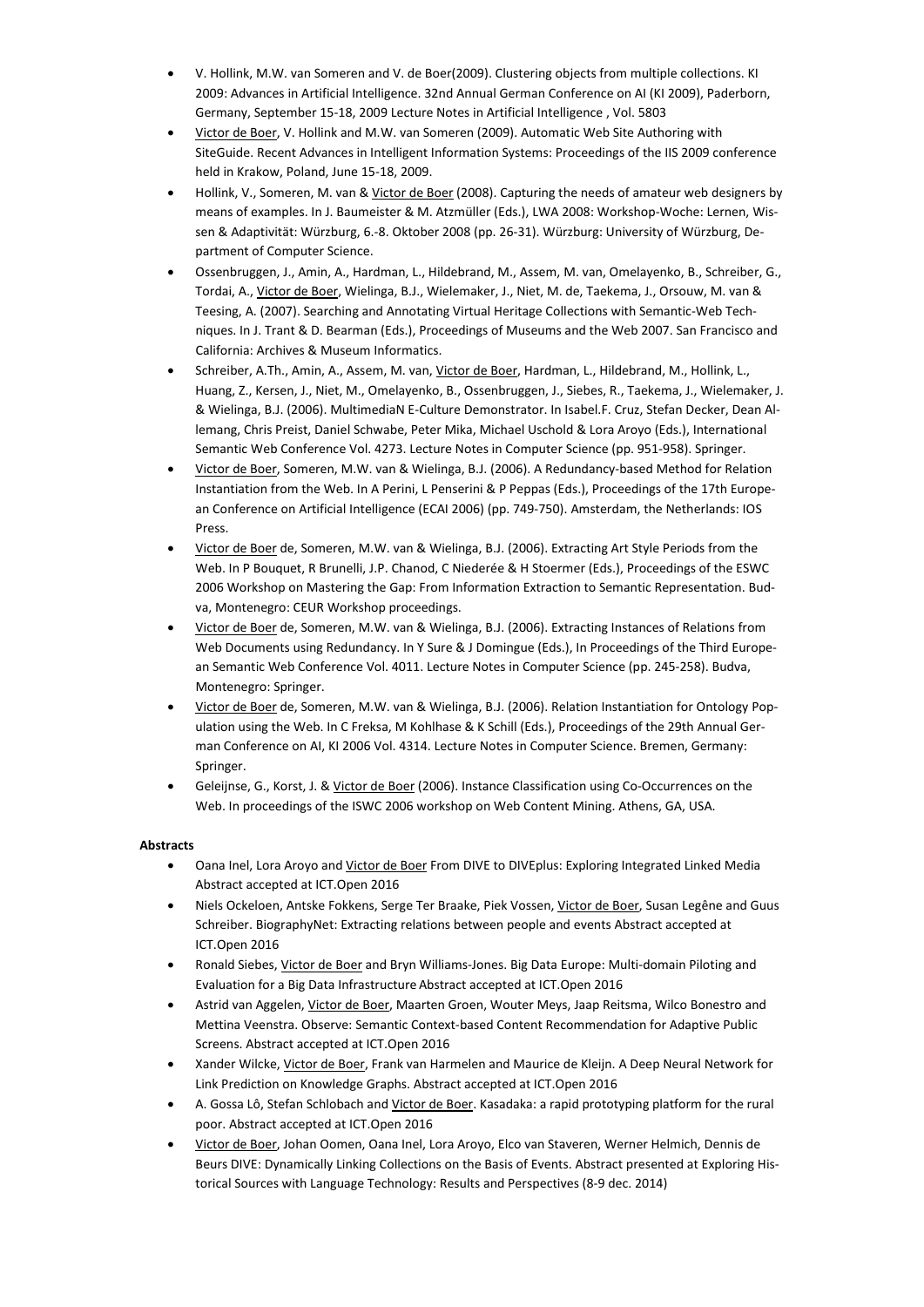• Victor de Boer, Johan van Doornik, Lars Buitinck, Maarten Marx, Tim Veken, Kees Ribbens. Verrijkt Koninkrijk: Linking a Historiographical Text to the Web of Data. Poster presentation at the E-Humanities workshop, Soeterbeeck, the Netherlands, 13-14 June 2013.

#### **Manuscripts in submission**

- Victor de Boer, Albert Meroño-Peñuela and Niels Ockeloen. Linked Data for Digital History: Lessons Learned from Three Case Studies. *Under review.* Submitted to Almacen Historia
- Victor de Boer, Johan Oomen, Oana Inel, Lora Aroyo, Elco van Staveren, Werner Helmich, Dennis de Beurs. DIVE: Dynamically Linking Collections on the Basis of Events. Under review. Submitted to the DHCommons journal.
- Onno Valkering, Victor de Boer, Gossa Lo, Romy Blankendaal, Stefan Schlobach. The Semantic Web in an SMS. Under review. Submitted to ISWC 2016
- Niels Ockeloen, Wouter Beek, Victor de Boer, Stefan Schlobach. "Follow Your Nose": Quantifying the Benefits of a Working IRI Dereferencing Approach. Under review. Submitted to ISWC 2016

## **Published Datasets**

- Dutch Ships and Sailors Linked Data Cloud (http://datahub.io/dataset/dutch-ships-and-sailors)
- Amsterdam Museum as Linked Open Data in the Europeana Data Model (http://datahub.io/dataset/amsterdam-museum-as-edm-lod)
- IATI as Linked Data set (http://datahub.io/dataset/iati-as-linked-data)
- Verrijkt Koninkrijk (http://datahub.io/dataset/verrijktkoninkrijk)

# **OTHER PROFESSIONAL ACTIVITIES**

| $2015-$             | <b>CLARIAH data committee. Member</b>                                      |
|---------------------|----------------------------------------------------------------------------|
| 2014-2015           | Werkgroup Infrastructuur & Semantiek - Erfgoed & Locatie. Member           |
| 2014                | Kenniscentrum Oorlogsbronnen. Member                                       |
| $2015$ <sup>-</sup> | Co-organizer bi-weekly VU Semantic Web meetings                            |
| 2014, 2015          | Perspectives on ICT for Development – Symposium. Organization and co-chair |
| 2014                | DBpedia Community meeting. Organizing committee                            |
| $2013-$             | Land Portal Technical Advisory Group. Board Member                         |
|                     |                                                                            |

# **TEACHING**

I received a Basic Teaching Qualification (BKO) in 2014 and have designed and lectured in a number of courses at the B.Sc. and M.Sc. Level as well as supervised a number of B.Sc., M.Sc. and Ph.D. students. Next to this, I am member of the "Opleidingscommissie IMM" and coordinator of the Information Sciences Master projects.

#### **Courses**

| 2015-2016 | "Digital Hermeneutics and Visualisation" (Digital Humanities Minor). Lecturer                                                                     |
|-----------|---------------------------------------------------------------------------------------------------------------------------------------------------|
| 2013-2016 | "ICT4D: Information and communication technology for Development" at VUA.<br>Course design and lecturer                                           |
| 2013-2016 | "Web Technology" at VUA. Lecturer                                                                                                                 |
| 2013-2016 | "Introduction IMM" at VUA. Course coordinator and lecturer                                                                                        |
| 2013      | "Linked Data Principles and Practices": Three-day lecture program for the CSWS<br>2013 Summer School. Shanghai, China. Course design and lecturer |
| 2012      | "Web and Society" at VUA. (Web Science minor). Course design and lecturer                                                                         |
| 2012      | "Project Interactive Multimedia" at VUA. Lecturer                                                                                                 |
| 2011-2012 | "Multimedia Authoring" at VUA. Lecturer                                                                                                           |
| 2001-2009 | Course assistance for a number of courses for the curricula Artificial Intelligence and<br>Information Science at UvA                             |